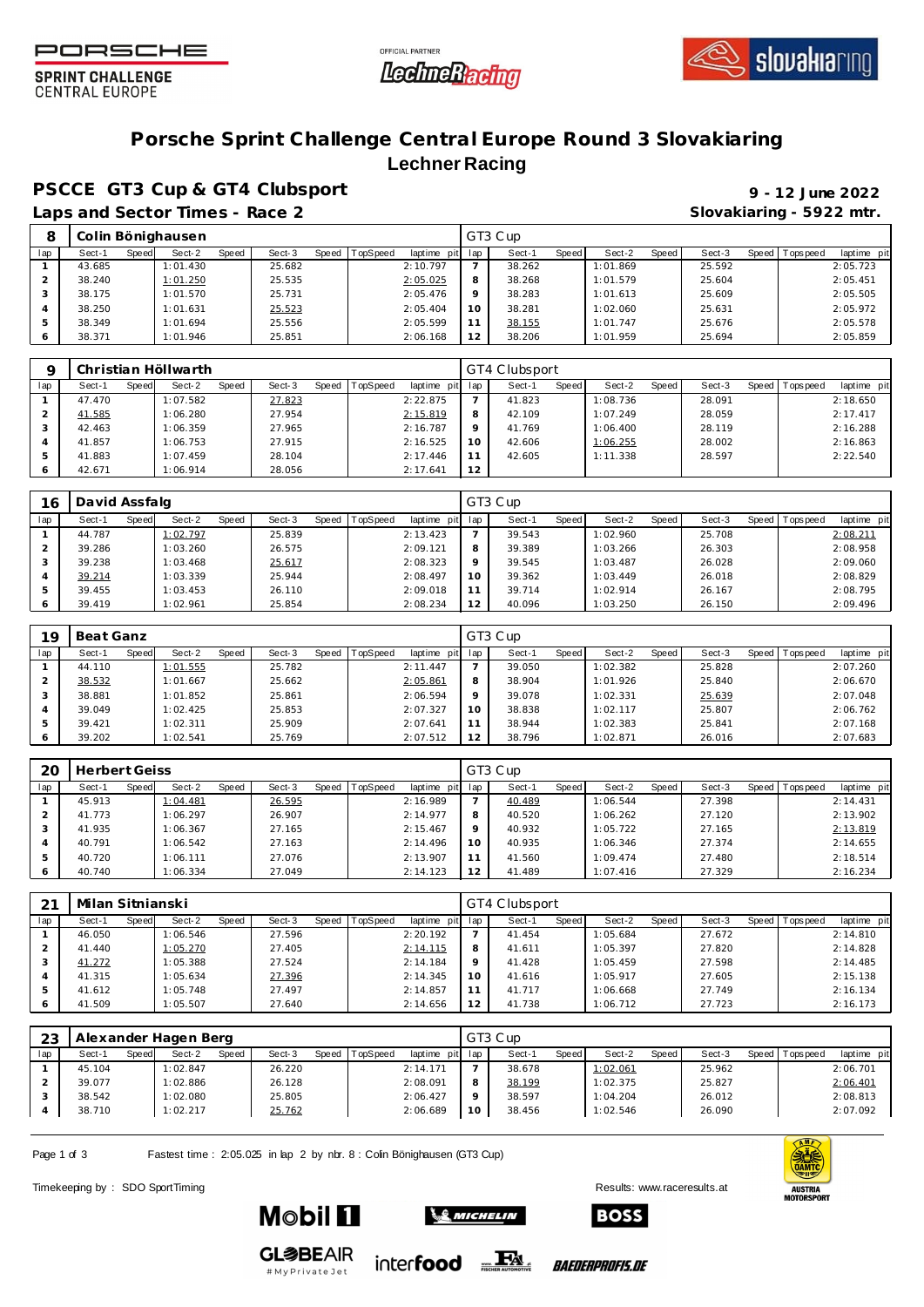





**SPRINT CHALLENGE CENTRAL EUROPE** 

## **Porsche Sprint Challenge Central Europe Round 3 Slovakiaring Lechner Racing**

**PSCCE GT3 Cup & GT4 Clubsport 9 - 12 June 2022**

|    |        | Laps and Sector Times - Race 2 |        |          |        |          |        | Slovakiaring - 5922 mtr. |
|----|--------|--------------------------------|--------|----------|--------|----------|--------|--------------------------|
| -5 | 38.409 | 1:02.224                       | 25.799 | 2:06.432 | 39.768 | 1:02.601 | 25.883 | 2:08.252                 |
|    | 38.588 | 1:02.500                       | 25.785 | 2:06.873 | 38.655 | 1:02.668 | 26.040 | 2:07.363                 |

| 25  | Vinzent Höllwarth |       |          |       |        |       |          |                 |         | GT3 Cup |       |          |       |        |                 |             |
|-----|-------------------|-------|----------|-------|--------|-------|----------|-----------------|---------|---------|-------|----------|-------|--------|-----------------|-------------|
| lap | Sect-1            | Speed | Sect-2   | Speed | Sect-3 | Speed | TopSpeed | laptime pit lap |         | Sect-1  | Speed | Sect-2   | Speed | Sect-3 | Speed Tops peed | laptime pit |
|     | 44.070            |       | 1:01.298 |       | 25.549 |       |          | 2:10.917        |         | 38.367  |       | 1:01.696 |       | 25.684 |                 | 2:05.747    |
|     | 38.635            |       | 1:01.383 |       | 25.462 |       |          | 2:05.480        | 8       | 38.452  |       | 1:01.527 |       | 25.681 |                 | 2:05.660    |
|     | 38.115            |       | 1:01.344 |       | 25.924 |       |          | 2:05.383        | $\circ$ | 38.299  |       | 1:01.483 |       | 25.512 |                 | 2:05.294    |
|     | 38.288            |       | 1:01.370 |       | 25.637 |       |          | 2:05.295        | 10      | 38.264  |       | 1:02.158 |       | 25.847 |                 | 2:06.269    |
|     | 38.371            |       | 1:01.681 |       | 25.564 |       |          | 2:05.616        |         | 38.373  |       | 1:01.864 |       | 25.731 |                 | 2:05.968    |
|     | 38.458            |       | 1:01.632 |       | 25.979 |       |          | 2:06.069        | 12      | 38.382  |       | 1:01.777 |       | 25.694 |                 | 2:05.853    |

| 26  | Ollie Jumper |       |          |              |        |       |          |             |          | GT3 Cup |              |          |       |        |                 |             |
|-----|--------------|-------|----------|--------------|--------|-------|----------|-------------|----------|---------|--------------|----------|-------|--------|-----------------|-------------|
| lap | Sect-1       | Speed | Sect-2   | <b>Speed</b> | Sect-3 | Speed | TopSpeed | laptime pit | lap      | Sect-1  | <b>Speed</b> | Sect-2   | Speed | Sect-3 | Speed Tops peed | laptime pit |
|     | 44.509       |       | 1:01.925 |              | 25.889 |       |          | 2:12.323    |          | 38.943  |              | 1:02.292 |       | 25.949 |                 | 2:07.184    |
|     | 38.868       |       | 1:02.169 |              | 25.970 |       |          | 2:07.007    | 8        | 38.700  |              | 1:02.058 |       | 25.821 |                 | 2:06.579    |
|     | 39.155       |       | 1:02.415 |              | 25.936 |       |          | 2:07.506    | $\Omega$ | 38.630  |              | 1:02.679 |       | 26.033 |                 | 2:07.342    |
| 4   | 38.730       |       | 1:02.200 |              | 25.911 |       |          | 2:06.841    | 10       | 38.997  |              | 1:02.227 |       | 25.970 |                 | 2:07.194    |
|     | 38.787       |       | 1:02.278 |              | 25.908 |       |          | 2:06.973    |          | 38.952  |              | 1:02.819 |       | 26.097 |                 | 2:07.868    |
|     | 38.972       |       | 1:02.239 |              | 25.896 |       |          | 2:07.107    | 12       | 39.269  |              | 1:02.941 |       | 26.109 |                 | 2:08.319    |

| 28            | Freddy Kremer |       |          |              |        |       |                 |                |              | GT3 Cup |       |          |       |        |       |            |             |
|---------------|---------------|-------|----------|--------------|--------|-------|-----------------|----------------|--------------|---------|-------|----------|-------|--------|-------|------------|-------------|
| lap           | Sect-1        | Speed | Sect-2   | <b>Speed</b> | Sect-3 | Speed | <b>TopSpeed</b> | laptime<br>pit | lap          | Sect-1  | Speed | Sect-2   | Speed | Sect-3 | Speed | Tops pee d | laptime pit |
|               | 45.950        |       | 1:04.725 |              | 26.753 |       |                 | 2:17.428       |              | 40.420  |       | 1:04.878 |       | 26.914 |       |            | 2:12.212    |
|               | 40.243        |       | 1:04.345 |              | 26.813 |       |                 | 2:11.401       | $\circ$<br>Õ | 40.346  |       | 1:05.358 |       | 26.821 |       |            | 2:12.525    |
|               | 40.291        |       | 1:05.541 |              | 27.066 |       |                 | 2:12.898       | $\circ$      | 40.134  |       | 1:05.101 |       | 26.914 |       |            | 2:12.149    |
|               | 40.844        |       | 1:04.661 |              | 26.993 |       |                 | 2:12.498       | 10           | 40.721  |       | 1:05.420 |       | 26.913 |       |            | 2:13.054    |
| $\mathcal{P}$ | 40.721        |       | 1:06.169 |              | 27.318 |       |                 | 2:14.208       |              | 40.678  |       | 1:06.143 |       | 27.121 |       |            | 2:13.942    |
|               | 40.554        |       | 1:04.946 |              | 26.998 |       |                 | 2:12.498       | 12           | 40.640  |       | 1:06.661 |       | 27.491 |       |            | 2:14.792    |

| 48  | Volker Sigwarth |       |          |              |        |       |          |             |         | GT3 Cup |       |          |       |        |         |           |             |
|-----|-----------------|-------|----------|--------------|--------|-------|----------|-------------|---------|---------|-------|----------|-------|--------|---------|-----------|-------------|
| lap | Sect-1          | Speed | Sect-2   | <b>Speed</b> | Sect-3 | Speed | TopSpeed | laptime pit | lap     | Sect-1  | Speed | Sect-2   | Speed | Sect-3 | Speed I | Tops peed | laptime pit |
|     | 47.767          |       | 1:09.523 |              | 28.396 |       |          | 2:25.686    |         | 41.717  |       | 1:09.879 |       | 27.507 |         |           | 2:19.103    |
|     | 42.704          |       | 1:10.576 |              | 27.857 |       |          | 2:21.137    |         | 41.733  |       | 1:09.050 |       | 27.704 |         |           | 2:18.487    |
|     | 42.521          |       | 1:09.907 |              | 27.867 |       |          | 2:20.295    | $\circ$ | 45.248  |       | 1:09.661 |       | 28.405 |         |           | 2:23.314    |
| 4   | 42.101          |       | 1:10.680 |              | 28.008 |       |          | 2:20.789    | 10      | 46.596  |       | 1:11.069 |       | 28.427 |         |           | 2:26.092    |
|     | 42.336          |       | 1:09.854 |              | 27.945 |       |          | 2:20.135    |         | 44.442  |       | 1:12.467 |       | 28.650 |         |           | 2:25.559    |
| 6   | 41.703          |       | 1:09.426 |              | 27.728 |       |          | 2:18.857    | 12      |         |       |          |       |        |         |           |             |

| 56  | Günter Benninger |       |          |       |        |       |          |                 |         | GT3 Cup |              |          |       |        |  |                 |             |  |  |  |
|-----|------------------|-------|----------|-------|--------|-------|----------|-----------------|---------|---------|--------------|----------|-------|--------|--|-----------------|-------------|--|--|--|
| lap | Sect-1           | Speed | Sect-2   | Speed | Sect-3 | Speed | TopSpeed | laptime pit lap |         | Sect-1  | <b>Speed</b> | Sect-2   | Speed | Sect-3 |  | Speed Tops peed | laptime pit |  |  |  |
|     | 47.165           |       | 1:05.665 |       | 26.645 |       |          | 2:19.475        |         | 39.611  |              | 1:04.608 |       | 26.297 |  |                 | 2:10.516    |  |  |  |
|     | 39.609           |       | 1:06.211 |       | 27.141 |       |          | 2:12.961        | 8       | 39.128  |              | 1:04.976 |       | 26.448 |  |                 | 2:10.552    |  |  |  |
|     | 39.996           |       | 1:04.153 |       | 26.245 |       |          | 2:10.394        | $\circ$ | 39.181  |              | 1:04.776 |       | 26.506 |  |                 | 2:10.463    |  |  |  |
| 4   | 41.071           |       | 1:04.769 |       | 26.568 |       |          | 2:12.408        | 10      | 39.379  |              | 1:05.003 |       | 26.626 |  |                 | 2:11.008    |  |  |  |
| 5   | 40.598           |       | 1:05.301 |       | 26.921 |       |          | 2:12.820        | 11      | 39.398  |              | 1:05.580 |       | 27.230 |  |                 | 2:12.208    |  |  |  |
| 6   | 39.508           |       | 1:04.572 |       | 26.291 |       |          | 2:10.371        | 12      | 40.368  |              | 1:05.125 |       | 26.700 |  |                 | 2:12.193    |  |  |  |

| 63  | eo Willert |              |          |       |        |       |          |                 |         | GT3 Cup |       |          |       |        |  |                |             |  |  |  |
|-----|------------|--------------|----------|-------|--------|-------|----------|-----------------|---------|---------|-------|----------|-------|--------|--|----------------|-------------|--|--|--|
| lap | Sect-1     | <b>Speed</b> | Sect-2   | Speed | Sect-3 | Speed | TopSpeed | laptime pit lap |         | Sect-1  | Speed | Sect-2   | Speed | Sect-3 |  | Speed Topspeed | laptime pit |  |  |  |
|     | 45.434     |              | 1:04.850 |       | 26.609 |       |          | 2:16.893        |         | 40.148  |       | 1:04.232 |       | 26.302 |  |                | 2:10.682    |  |  |  |
|     | 39.752     |              | 1:04.300 |       | 26.165 |       |          | 2:10.217        | 8       | 39.594  |       | 1:04.735 |       | 26.293 |  |                | 2:10.622    |  |  |  |
| 3   | 39.892     |              | 1:04.473 |       | 26.781 |       |          | 2:11.146        | $\circ$ | 40.261  |       | 1:05.884 |       | 26.490 |  |                | 2:12.635    |  |  |  |
| 4   | 40.486     |              | 1:05.379 |       | 26.830 |       |          | 2:12.695        | 10      | 39.523  |       | 1:04.471 |       | 26.397 |  |                | 2:10.391    |  |  |  |
| 5   | 40.352     |              | 1:05.590 |       | 26.978 |       |          | 2:12.920        | 11      | 39.896  |       | 2:01.798 |       | 31.534 |  |                | 3:13.228    |  |  |  |
| 6   | 40.679     |              | 1:05.098 |       | 26.887 |       |          | 2:12.664        | 12      |         |       |          |       |        |  |                |             |  |  |  |

| -64 | Fomasz Lach |       |          |       |        |  |                |                 |  | GT4 Clubsport |       |          |       |        |  |                   |             |  |  |
|-----|-------------|-------|----------|-------|--------|--|----------------|-----------------|--|---------------|-------|----------|-------|--------|--|-------------------|-------------|--|--|
| lap | Sect-1      | Speed | Sect-2   | Speed | Sect-3 |  | Speed TopSpeed | laptime pit lap |  | Sect-1        | Speed | Sect-2   | Speed | Sect-3 |  | Speed   Tops peed | laptime pit |  |  |
|     | 46.689      |       | 1:05.899 |       | 27.449 |  |                | 2:20.037        |  | 41.401        |       | 1:05.975 |       | 27.490 |  |                   | 2:14.866    |  |  |

**SO MICHELIN** 

inter**food** FALL

Page 2 of 3 Fastest time : 2:05.025 in lap 2 by nbr. 8 : Colin Bönighausen (GT3 Cup)

**GL参BEAIR** 

#MyPrivateJet

Timekeeping by : SDO SportTiming Results: [www.raceresults.a](www.raceresults.at)t







*BAEDERPROFIS.DE*